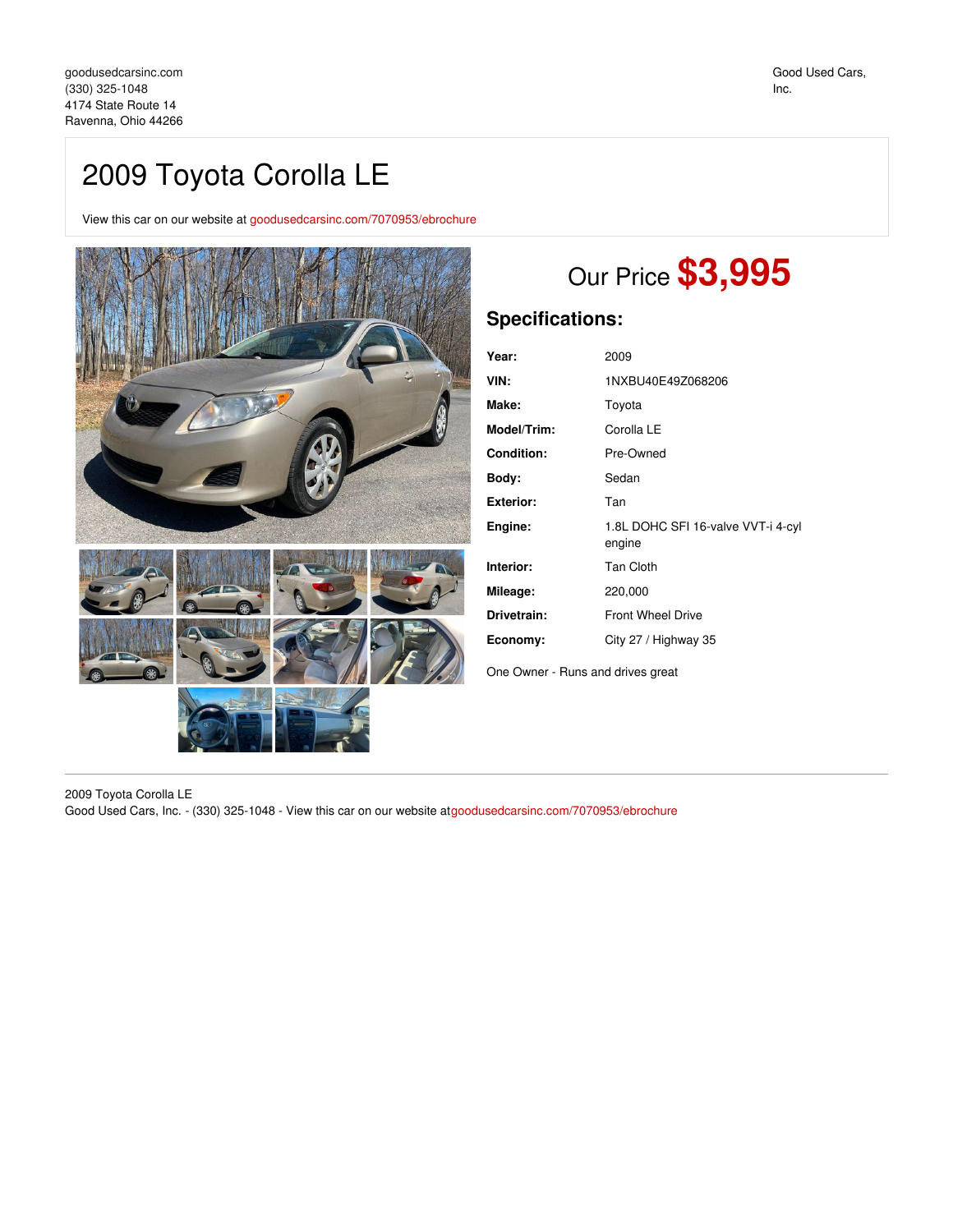

## 2009 Toyota Corolla LE

Good Used Cars, Inc. - (330) 325-1048 - View this car on our website at[goodusedcarsinc.com/7070953/ebrochure](https://goodusedcarsinc.com/vehicle/7070953/2009-toyota-corolla-le-ravenna-ohio-44266/7070953/ebrochure)

| <b>Installed Options</b>                                                                                                                                                                                                                                                                                                  |
|---------------------------------------------------------------------------------------------------------------------------------------------------------------------------------------------------------------------------------------------------------------------------------------------------------------------------|
| $\bullet$ - AM/FM<br>• - CD Player<br>$\bullet$ - Anti-Theft<br>$\bullet$ - AC<br>• - Power Locks<br>• - Power Windows<br>$\bullet$ - Tilt<br>• - Power Steering<br>• - Anti-Lock Brakes<br>• - Dual Front Airbags<br>• - Side Airbags<br>• - Keyless Entry<br>• - Variable Wipers<br>• - Rear Defroster<br>• - One Owner |
| • - Service Records<br>$\bullet$ - Tachometer<br>• - Power Mirrors<br>• - Drivers Front Airbag<br>• - 2 Keyless Remotes<br>• - Side Head Air Bag<br>• - Rear Head Air Bag<br>• - Front Disc/Rear Drum Brakes<br>• - Child Safety Locks<br>• - Gasoline Fuel<br>• - Daytime Running Lights                                 |

- Auxiliary Pwr Outlet
- - Tire Pressure Monitoring